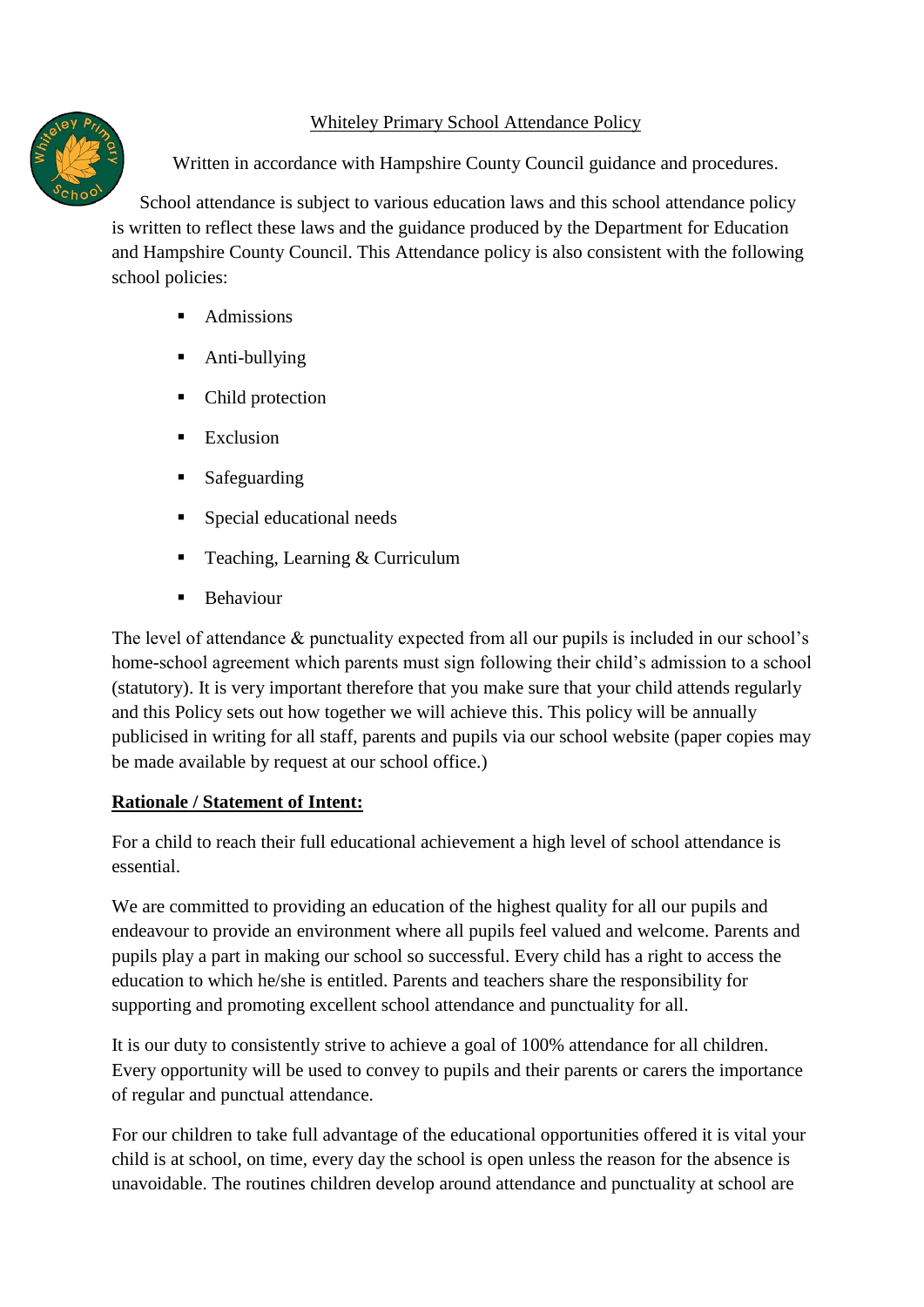the same as the expectations of any future employer in the world of work. High attainment, confidence with peers and staff and future aspirations depend on good attendance.

### **Good attendance is important because:**

- Statistics show a direct link between under-achievement and absence below 95%
- Regular attenders make better progress, both socially and academically
- Regular attenders find school routines, school work and friendships easier to cope with
- Regular attenders find learning more satisfying
- Regular attenders are more successful in transferring between primary school, secondary school, and higher education, employment or training

## **Operating the Policy**

### **1. Promoting Good Attendance**

The foundation for good attendance is a strong partnership between the school, parents and the child. The Home/School agreement will contain details of how we will work with parents and our expectations of what parents will need to do to ensure their child achieves good attendance.

To help us all to focus on this we will:

- Provide information on all matters related to attendance in our regular newsletter, through Parentmail communications and on our website.
- Report to parents on how their child is performing in school, what their attendance and punctuality rate is and, if pertinent, how this relates to their attainment.
- Introduce the importance of attendance to pupils, and support them in developing an understanding of the impact of attendance as the move through the school.

## **2. Roles and Responsibilities:**

#### **Responsibilities of the School's Attendance Leader**

Our home-school link worker (HSLW), in conjunction with the headteacher, will oversee, direct and co-ordinate the school's work in promoting regular and improved attendance and will ensure the attendance policy is consistently applied throughout the school. They will also ensure that attendance is recorded accurately by the senior admin assistant, and then analysed. The HSLW will ensure that attendance issues are identified at an early stage and that support is put in place to deal with any difficulties.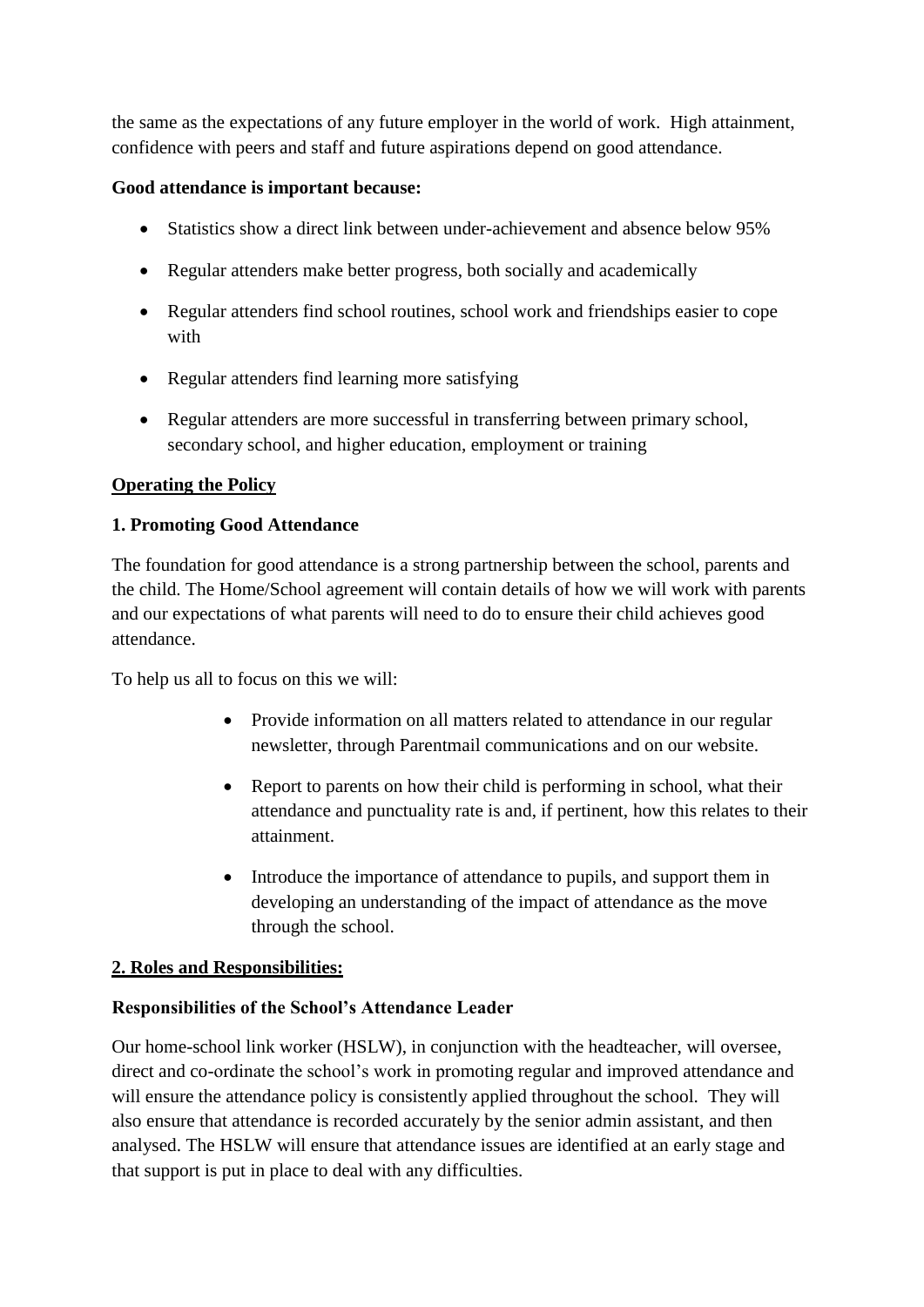If absence is frequent or continuous, except where a child is clearly unwell, staff will discuss with parent/carers the need and reasons for their child's absence and will encourage them to keep absences to a minimum. A note or explanation from a pupil's home does not mean an absence becomes authorised. The decision whether or not to authorise an absence **will always rest with the school**.

### **Responsibilities of Classroom Staff:**

- Ensure that all students are registered accurately
- Promote & reward good attendance at all appropriate opportunities.
- Liaise with the HSLW and senior leaders on matters of attendance and punctuality and
- Communicate any concerns or underlying problems that may account for a child's absence.

### **Responsibilities of Pupils:**

- Attend every day unless they are ill or have an authorised absence.
- Arrive in school on time.

#### **Responsibilities of Parents and Carers:**

Ensuring your child's regular attendance at school is a parent/carers legal responsibility (section of the 1996 Education Act) and permitting absence from school that is not authorised by the school creates an offence in law.

Parents will:

- Inform the school on the first day of absence.
- Discuss with the class teacher any planned absences well in advance.
- Support the school with their child in aiming for 100% attendance each year.
- Make sure that any absence is clearly accounted for by phone, email or by using the 'Study-bugs' App on the first day of absence.
- Keep the school updated during longer periods of sickness absence.
- Avoid taking their child out of school for non-urgent medical or dental appointments.
- Only request for leave of absence if it is for an exceptional circumstance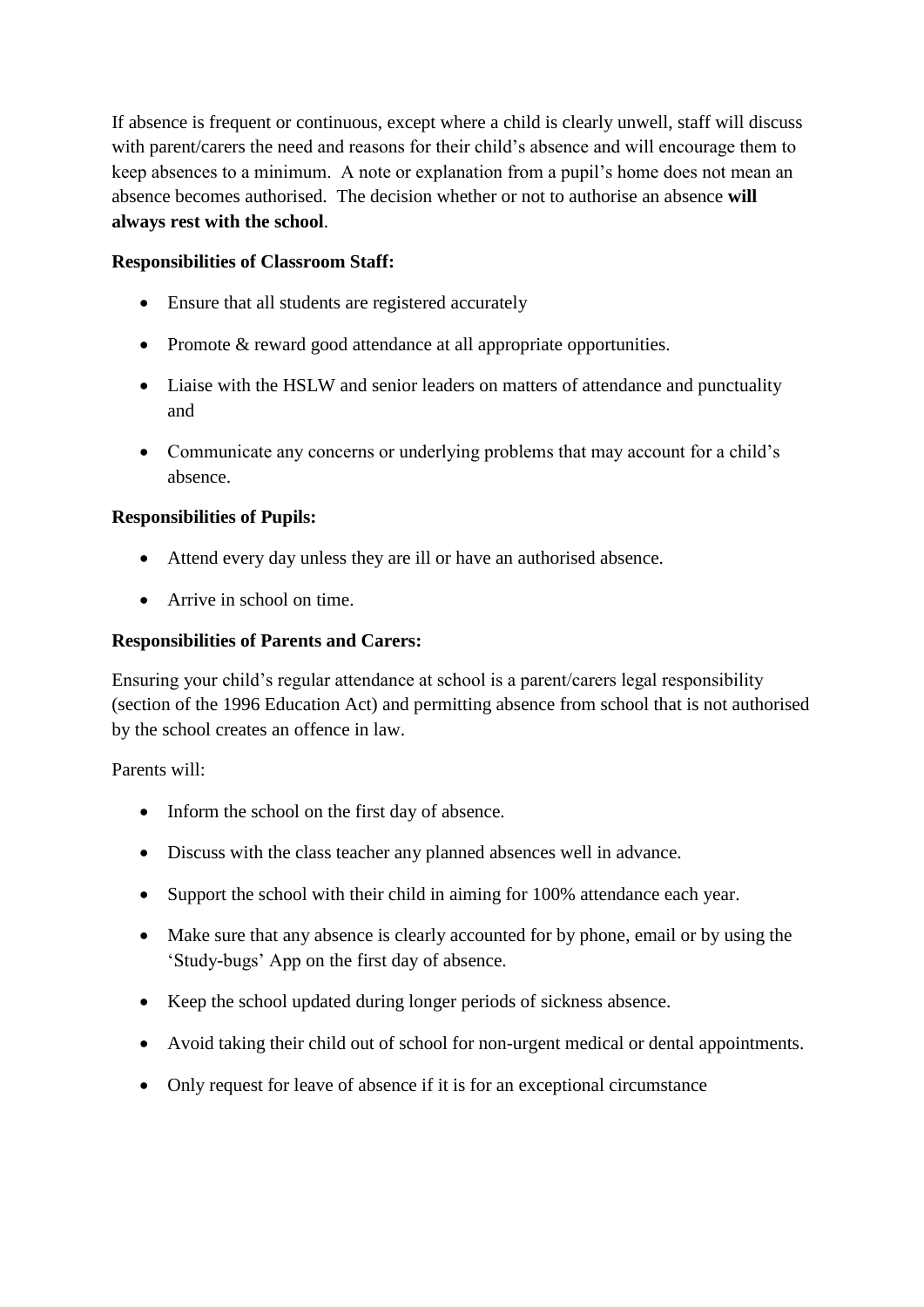## **3.1. Recording Attendance**

Legally the register must be marked twice daily. This is once at the start of the school day (8.50am) and again for the afternoon session at 1.00 pm.

## **3.2. Lateness /Punctuality**

It is important to be on time at the start of the morning and afternoon school sessions. The start of sessions is used to give out instructions and organise work. If a child is late they can miss work, miss time with their class teacher getting vital information, or cause disruption to the lesson for others; it can also be embarrassing for the child, which can lead to further reluctance to attend school.

- The school day begins at **8.50am** and all **pupils are expected to be in school at this time**.
- All lateness is recorded daily. This information will be required by the courts, should a prosecution for non-attendance or lateness be necessary. A child will receive a late mark 'L' if they are not in the classroom by 8.55am when the register is taken.
- The registers close at 9.15am. Arrival after the close of registration will be marked as unauthorised absence code 'U' in line with county and Department for Education (DfE) guidance. This mark shows them to be on site, but is legally recorded as an absence.
- If a pupil is late due to an unavoidable medical appointment, they will receive an authorised absence coded 'M'. Please be advised that where possible doctors and dentists appointments are to be made outside of school hours or during school holidays. Evidence of appointments must be provided to the school (e.g. hospital letter/ appointment card).

Pupils who are consistently late are disrupting not only their own education but also that of the other pupils. On-going and repeated lateness is considered as **unauthorised absence and will be subject to legal action** (see section 6 for further detail).

Parents, guardians or carers of pupils who have patterns of lateness will be contacted by the HSLW to discuss the importance of good time keeping and how this might be achieved. If lateness persists, parents, guardians or carers will be invited to attend the school and discuss the problem and support offered. If support is not appropriate or is declined and a child has 10 or more sessions of unauthorised absence due to lateness recorded in any 10 week period, the school or the Hampshire County Council will be required to issue parents with a penalty notice in accordance with Hampshire's Code of Conduct for issuing penalty notices for nonattendance (See section 6 of this policy for further detail).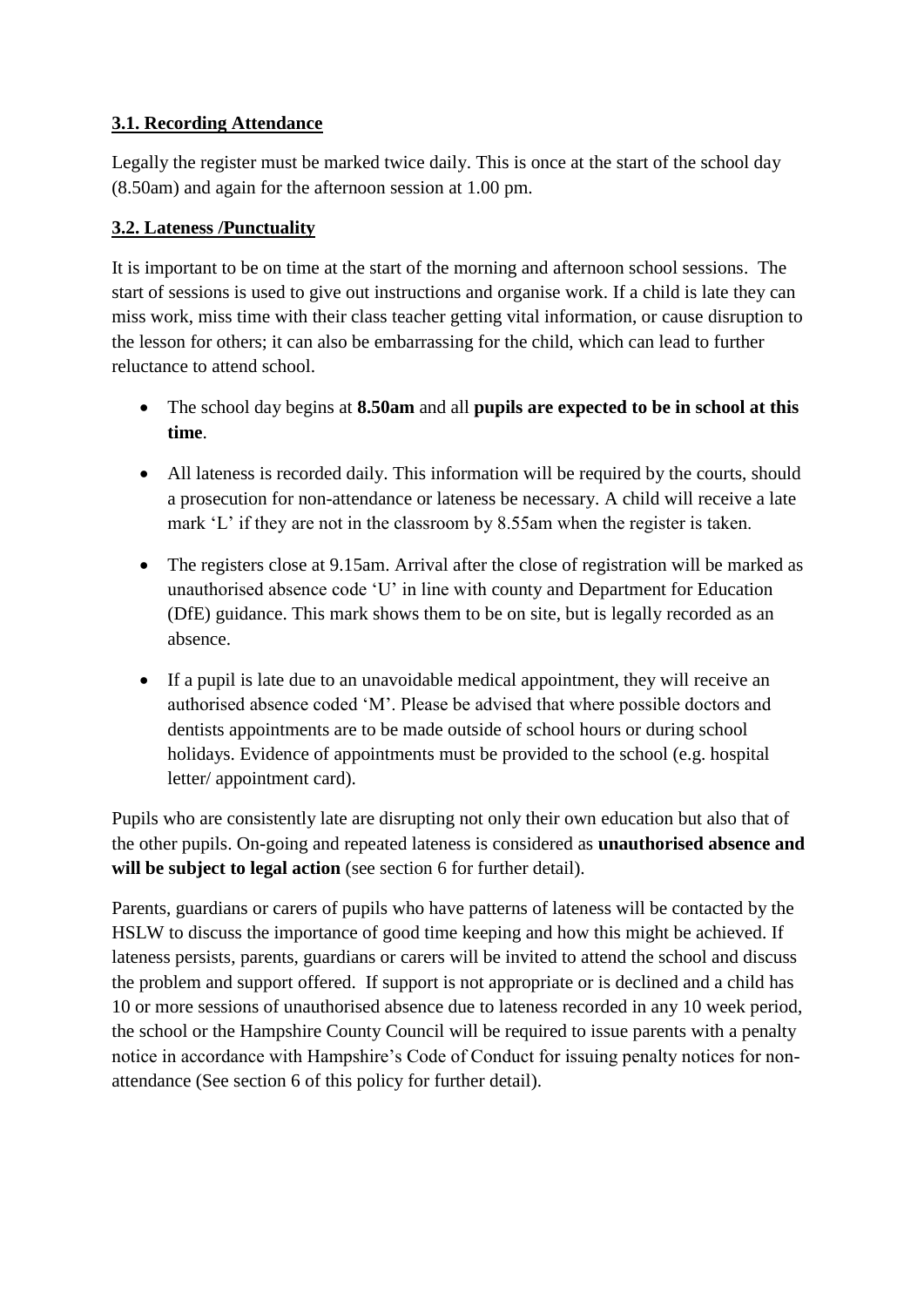Please collect your child promptly at the end of the school day. Where late collection is persistent and/or significantly late, the school is obliged to take any uncollected pupil to a place of safety and share concerns as necessary with other agencies. If one is available, the school will place a child into the after school club and provide the parent/Carer with the bill.

## **3.3. What to do if my child is absent?**

#### **First Day Absence**

A child not attending school is considered a **safeguarding** matter. This is why information about the cause of any absence is always required.

**Parents must contact school on the first day of a pupils' absence to inform the school and provide the reason.** This should be done as early as possible, and no later than close of registers at 9.15am. Communication can be via phone, email, the Studybugs App, or in person at the school office. The absence will be recorded in the school register using the applicable code (see section 5) and this will remain as part of the child's attendance record.

Where a child is off school for longer than one day, parents should update the school during the period of absence so that the reason for continuing absence is known.

If your child is absent we will:

- Telephone or text those with parental responsibility on the first day of absence if we have not heard from you; *this is because we have a duty to ensure your child's safety as well as their regular school attendance.*
- Invite you in to discuss the situation with our Home-school link worker or Headteacher/Deputy headteacher if absences persist;
- Put in place an attendance agreement with families to support improved attendance where necessary;
- Refer the matter to the Hampshire's Attendance Legal Panels if absence is unauthorised and falls below 90%.
- Follow up any absence without reason by email, phone or letter on the child's return.

## **Third Day Absence**

Please Note: If your child is not seen and contact has not been established with you any of the named parent/carers after three days of absence the school is required to start a child missing in education procedures as set down by Hampshire County Council Guidance. We will make all reasonable enquires to establish contact with parents and the child including making enquires to known friends, wider family. Where there are safeguarding concerns, or on-going concerns around attendance, the school may commence these procedures on the first day of absence to establish the whereabouts of the child. This could include phone calls to other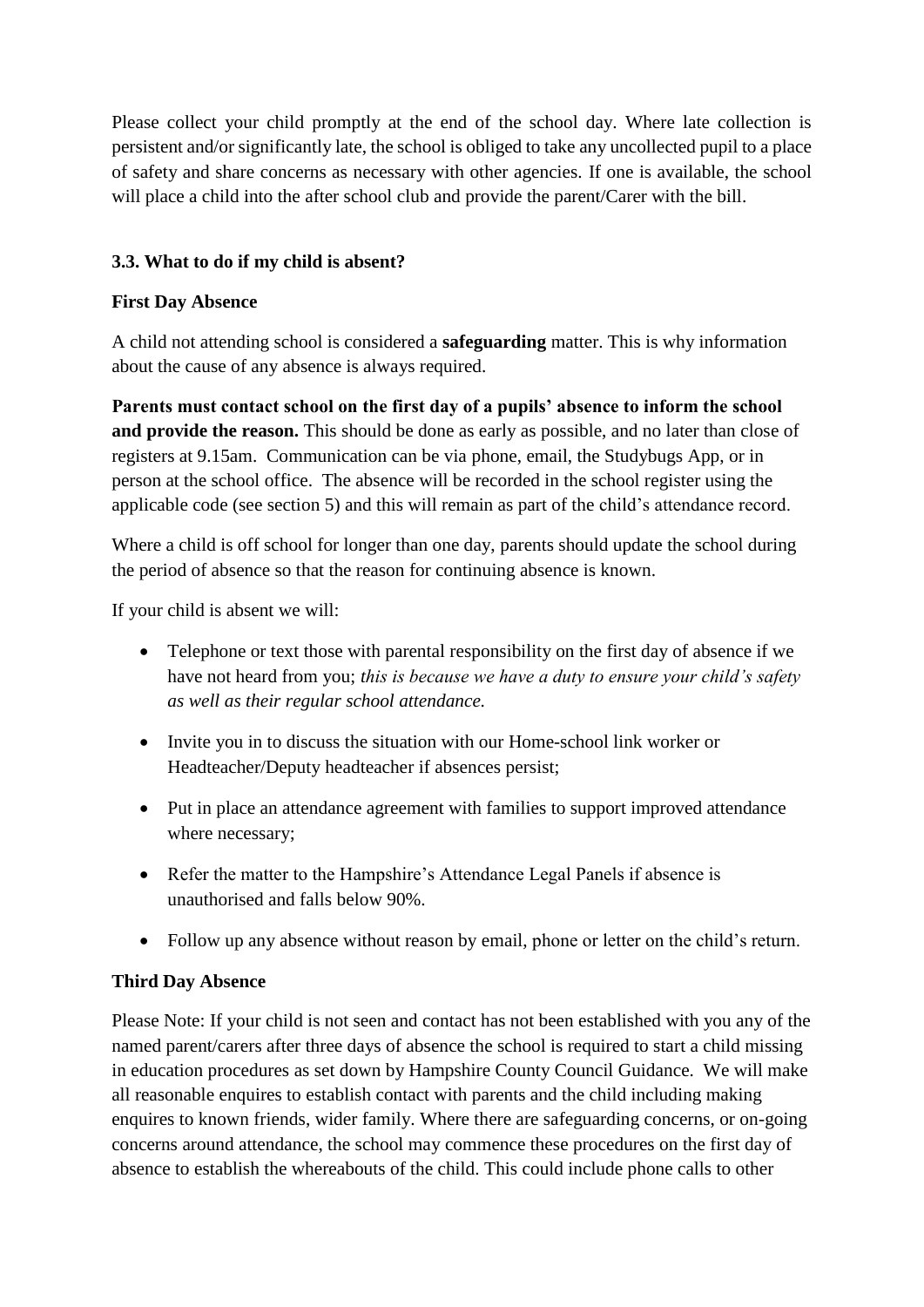contacts we have for the child or a home visit to attempt contact with the family. If contact is not established, the school may refer to children's services as a safeguarding concern.

Parents can help us by making sure **we always have an up to date contact number** as well as at least one other emergency contact number.

## **Ten Day's Absence**

We have a legal duty to report the absence of any pupil who is absent without an explanation for 10 consecutive days. If the child is not seen and contact has not been established with the named parent/carer then the Local Authority is notified that the child is 'at risk of missing'. Children's Services Staff will visit the last known address and alert key services to locate the child.

### **Continued or Ongoing Absence**

If your child misses 10% (3 weeks/sessions) or more schooling across the school year for whatever reason, they are defined as **persistent absentees.** Where this absence is authorised (for example, due to on-going medical issues), the school will maintain regular contact with you.

Absence for whatever reason disadvantages a child by creating gaps in his or her learning. Research shows these gaps affect attainment when attendance falls below 95%. As such we monitor all absence thoroughly and all attendance data is shared with the Local Authority and the Department for Education. If your child has had absence and their attendance level is falling towards 90%, or where there are issues with punctuality, we will contact you with your child's attendance record and invite you to contact the headteacher or HSLW for support or to address your child's attendance issues. If attendance/punctuality does not improve, we will arrange to meet with you to discuss the issue and ensure a plan is in place to improve attendance.

Where support is not appropriate, or is declined, and a child has 10 or more sessions of unauthorised absence in any 10 week period (including unauthorised marks due to late attendance), the school or Hampshire County Council will be required to issue parents with penalty notice in accordance with Hampshire's Code of Conduct for issuing penalty notices for non-attendance (see section 6 of this policy for further details).

Children at this school are dependent on their parents/carers, who are responsible for their level of attendance and punctuality. It is vital that children enjoy coming to school, and whilst being encouraged to attend well and on time, will not carry blame and be made to feel unhappy if their parents are not supportive or effective in these areas.

## **Section 4:**

#### **Request for Leave of Absence:**

Amendments to school attendance regulations were updated and enforced from September 2013: **(Pupil registration) (England) regulations state that**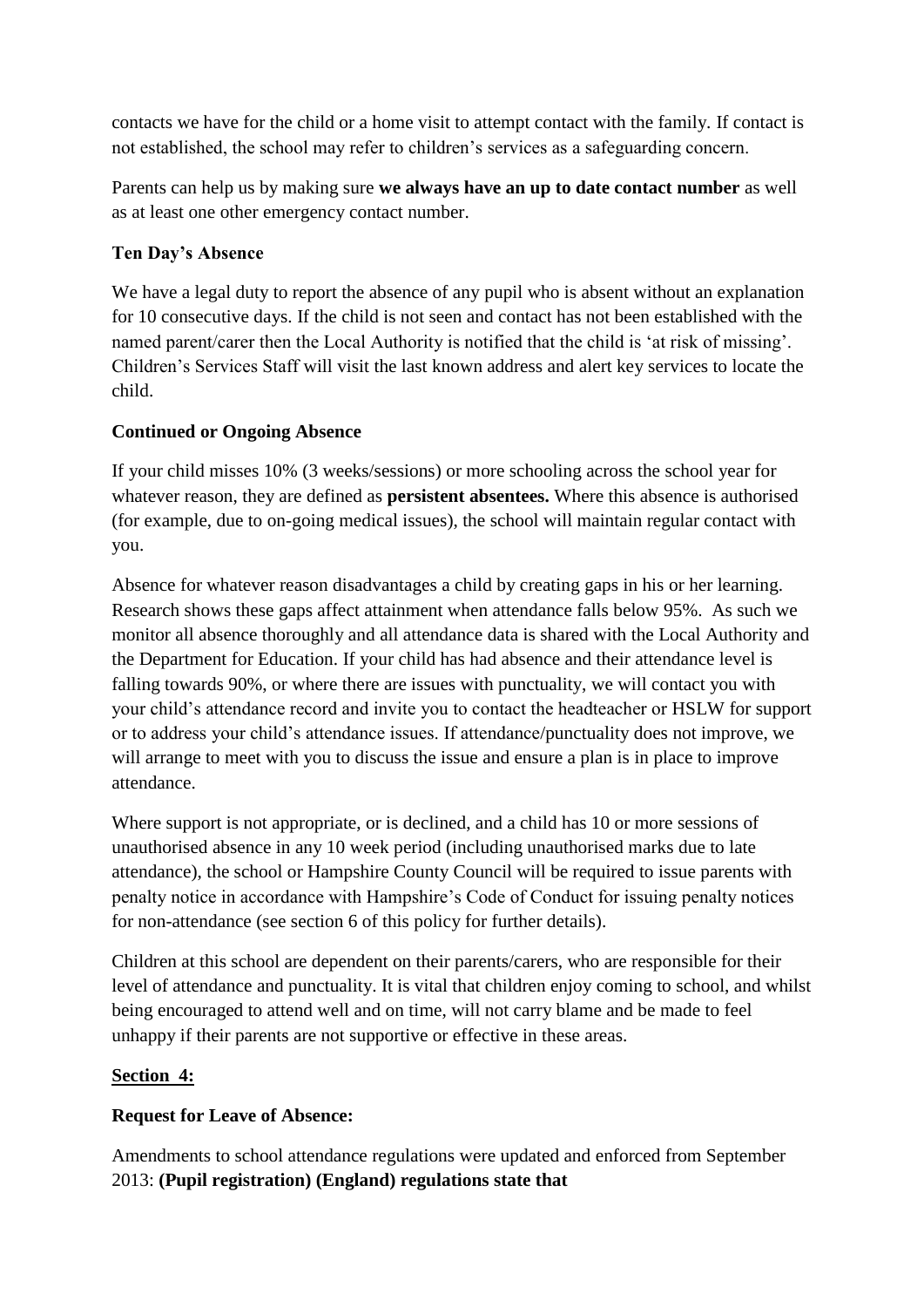**Headteachers may not grant any leave of absence during term time unless there are exceptional circumstances.** It is important to note that Headteachers can determine the length of the authorised absence as well as whether absence is authorised at all. The fundamental principles for defining 'exceptional' are rare, significant, or unavoidable which means the event could not reasonably be scheduled at another time. **There are no rules on this** as circumstances vary from school to school and family to family. There is, however, no legal entitlement for time off in school time to go on holiday **and in the majority of cases holiday will not be authorised.** Parents/Carers wishing to apply for leave of absence need to fill in an application form available from the school office or website in advance and before making any travel arrangements.

If term time leave is taken without prior permission from the school, the absence will **be unauthorised** and if the number of sessions absent hits the thresholds set down in Hampshire's Code of Conduct, parent/carers will be issued with a fixed-penalty fine, or other legal action in accordance the code (see section 6 for detail).

# **Taking holidays in term time will affect your child's schooling as much as any other absence and we expect parents to help us by not taking children out during school time.**

#### **Section 5:**

#### **Understanding types of absence:**

Pupils are expected to attend school every day for the entire duration of the academic year, unless there is an *exceptional reason* for the absence. There are two main categories of absences:

- Authorised Absence: is when the school has accepted the explanation offered as satisfactory justification for the absence, or given approval in advance for such an absence. If no explanation is received, absences cannot be authorised.
- Unauthorised Absence: is when the school has not received a reason for absence or has not approved a child's leave absence from school after a parent's request. This includes:
	- o parents giving their children permission to be off school unnecessarily such as for shopping, birthdays, to look after siblings
	- o truancy before or during the school day
	- o absences which have not been explained

Codes used at this school:

#### Authorised Absences

- M medical appointment
- I illness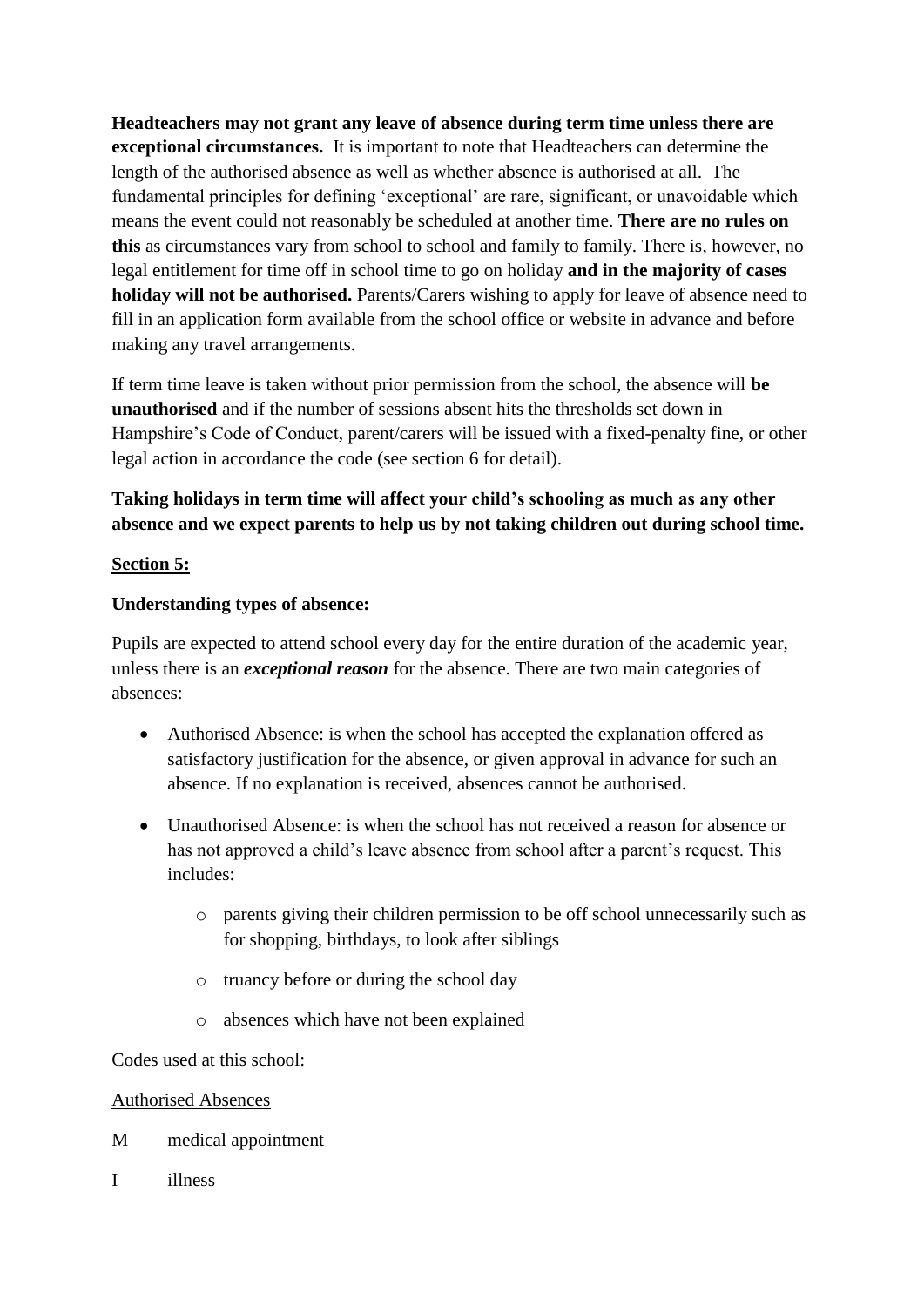- C other authorised absence (pre-approved)
- V educational visit/trip
- B transition days
- H approved leave in exceptional circumstances
- P approved sporting activity

X not required to be in school (includes non-compulsory school age part time attendance absences and absences related to Covid self-isolation)\*

\**NB additional Covid related authorised absence codes have been introduced from 2020 which are being used in the short term to distinguish between different types of Covid absence.*

#### Unauthorised absences

- U late after registration
- O unauthorised absence
- G unauthorised holiday
- N no reason provided for absence

It is at the discretion of the school to decide which code to use and whether to authorise an absence. **A school can, if needed, change an authorised absence to an unauthorised absence and vice versa if new information is presented. Any changes will be communicated to parents/carers. An example of this would be where a parent states a child is unwell but on return to school there is evidence that they have been on holiday.** 

#### **Section 6:**

#### **Penalty Notices for Non Attendance and other Legal Measures:**

In Education law, parents/carers are committing an offence if they fail to ensure the regular attendance of their child of compulsory school age at the school at which the child is registered, unless the absence has been authorised by the school.

#### **Legal Measures for tackling persistent absence or lateness**

Hampshire Schools and Hampshire County Council will use the full range of legal measures to secure good attendance. Legal measures will only be considered through a referral to Hampshire's Attendance Legal Panels where:

1. **The child or family do not require the support from any agency to improve the attendance.**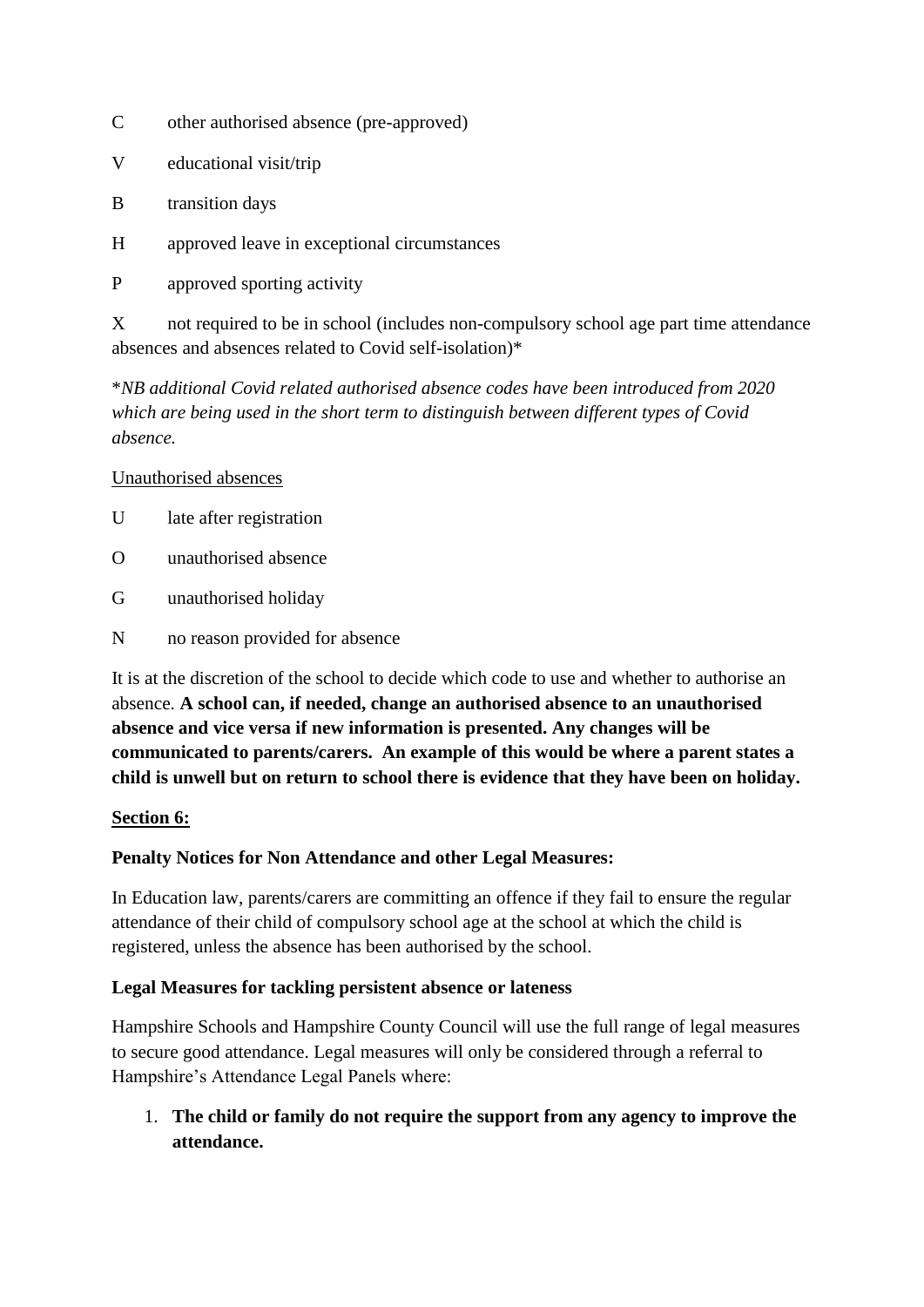## 2. **The child has 10 or more sessions of unauthorised absence and parents are complicit in the child's absence.**

The following legal measures are for pupils of compulsory school age who are registered at a school**:**

- Parenting contracts set at Education Planning Meetings
- Parenting orders
- Penalty notices
- Education Supervision Orders
- Prosecution

Where a child has unauthorised absence the school must enforce Hampshire County Council's Code of conduct: issuing Penalty Notices for unauthorised absence from schools or follow its guidance on other legal measures for non-attendance. The Code of conduct is a statutory document that ensures that powers for legal sanctions are applied consistently and fairly across all schools and their families within the authority. A copy is available from [https://www.hants.gov.uk/educationandlearning/behaviour-attendance-parents.](https://www.hants.gov.uk/educationandlearning/behaviour-attendance-parents)

# **Penalty Notices for non-attendance – Hampshire's** *Code of conduct*

The *Code of conduct* states that:

Schools or Hampshire County Council will issue a Penalty Notice for any unauthorised absence where the pupil has been:

- absent for 10 or more half-day sessions (five school days) of unauthorised absence during any 100 possible school sessions – these do not need to be consecutive (codes *G*, *U* or *O* on the register)
- persistently late (coded *U*) for up to 10 sessions (five days) after the register has closed
- persistently late before the close of the register (coded *L*), but the school has met/spoken with parents and has clearly communicated that they will categorise as unauthorised any further lateness (code *O*), and where the threshold of 10 sessions (five days) has been met
- absent for any public examinations of which dates are published in advance
- absent for any formal school assessments, tests or examinations where the dates have been published in advance

unless the issuing of a Penalty Notice would conflict with other intervention strategies in place or other sanctions already being processed.

### **Legal measures for absence taken when the headteacher has declined parents/ carers' request for leave of absence**

Where a pupil has unauthorised absence due to either:

- 1 non-approval of a parent/carer's request for leave of absence or
- 2 a holiday that has been taken without permission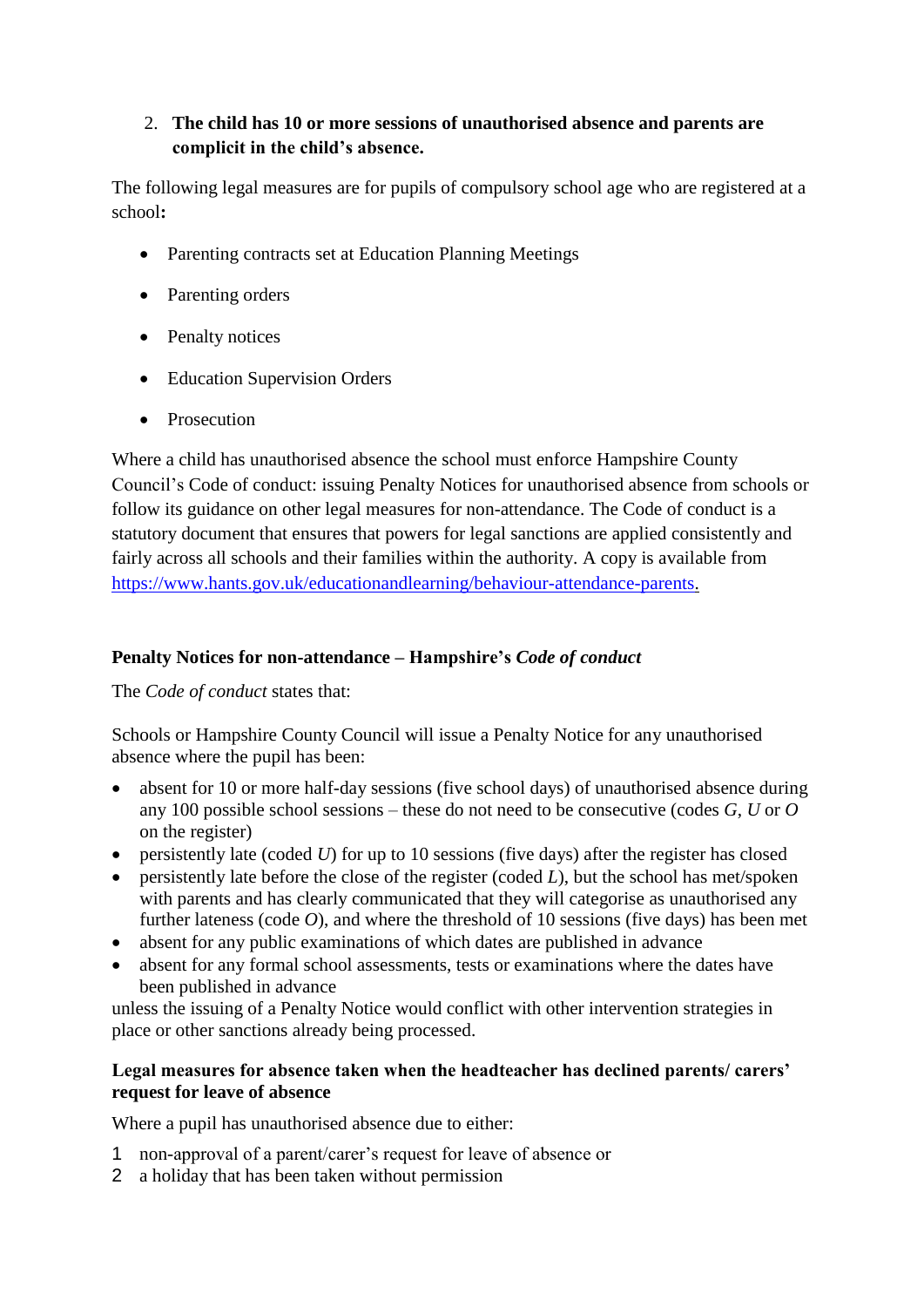and the unauthorised absence (coded *G*) is for 10 or more sessions (five days) in any 100 possible school sessions/10 week period, then a Penalty Notice for non-attendance will be issued.

If a child has other types of unauthorised absence (coded *O* and *U*) and the family or child do not require any agency support to improve the attendance, then a single Penalty Notice is issued for either:

- **1** 10 sessions (five days) of unauthorised absence or lateness in any 100 possible school sessions/10 week school period
- **2** one or more sessions of unauthorised absence during a public exam, formal school assessment of testing where dates are published in advance.

Parents and carers will be warned of the likelihood of a Penalty Notice being issued for unauthorised absence via a letter or email (either targeted or through general communications to all parents); through the leave of absence request form; or through the school's attendance policy and website. The Penalty Notice is a fine that is issued to each parent/carer who condoned (or was responsible for the child) during the period of unauthorised absence for which the fine has been issued. For each case of unauthorised absence the school or Hampshire County Council will decide whether a Penalty Notice is issued **to one or more parents/carers** for each child. **NB:** This could mean four Penalty Notices for a family with two siblings both with unauthorised absence for holiday, ie one Penalty Notice for each child to each parent.

Each Penalty Notice carries a fine of £60 if paid within 21 days of the Penalty Notice being posted. If the fine is not paid within 21 days the penalty is automatically increased to £120 if paid within 28 days. If the fine remains unpaid Hampshire County Council will consider prosecution for the non-attendance. Payment methods are detailed on the Penalty Notices themselves. Penalties are to be paid to Hampshire County Council and revenue resulting from payment of penalties is used by the County Council to help cover the costs of issuing Penalty Notices and/or the cost of prosecuting recipients who do not pay.

**Please note**: If you pay the Penalty Notice and your child has further unauthorised absences additional legal action will be taken. For example, in the event that a Penalty Notice has previously been served to you due to unauthorised holiday, should your child have any future unauthorised leave this will result in further legal action for you, such as prosecution or an Education Supervision Order.

For further information parents/carers can request a leaflet from their school and should visit Hampshire County Council's website at: <https://www.hants.gov.uk/educationandlearning/behaviour-attendance-parents#step-7>

#### **Section 7:**

#### **ATTENDANCE ADVICE**

#### **7.1 My child is trying to avoid coming to School. What should I do?**

Children are sometimes reluctant to attend school. Any problems with regular attendance are best sorted out between the school, the parents and the child. If a child is reluctant to attend, it is never better to cover up their absence or to give in to pressure to excuse them from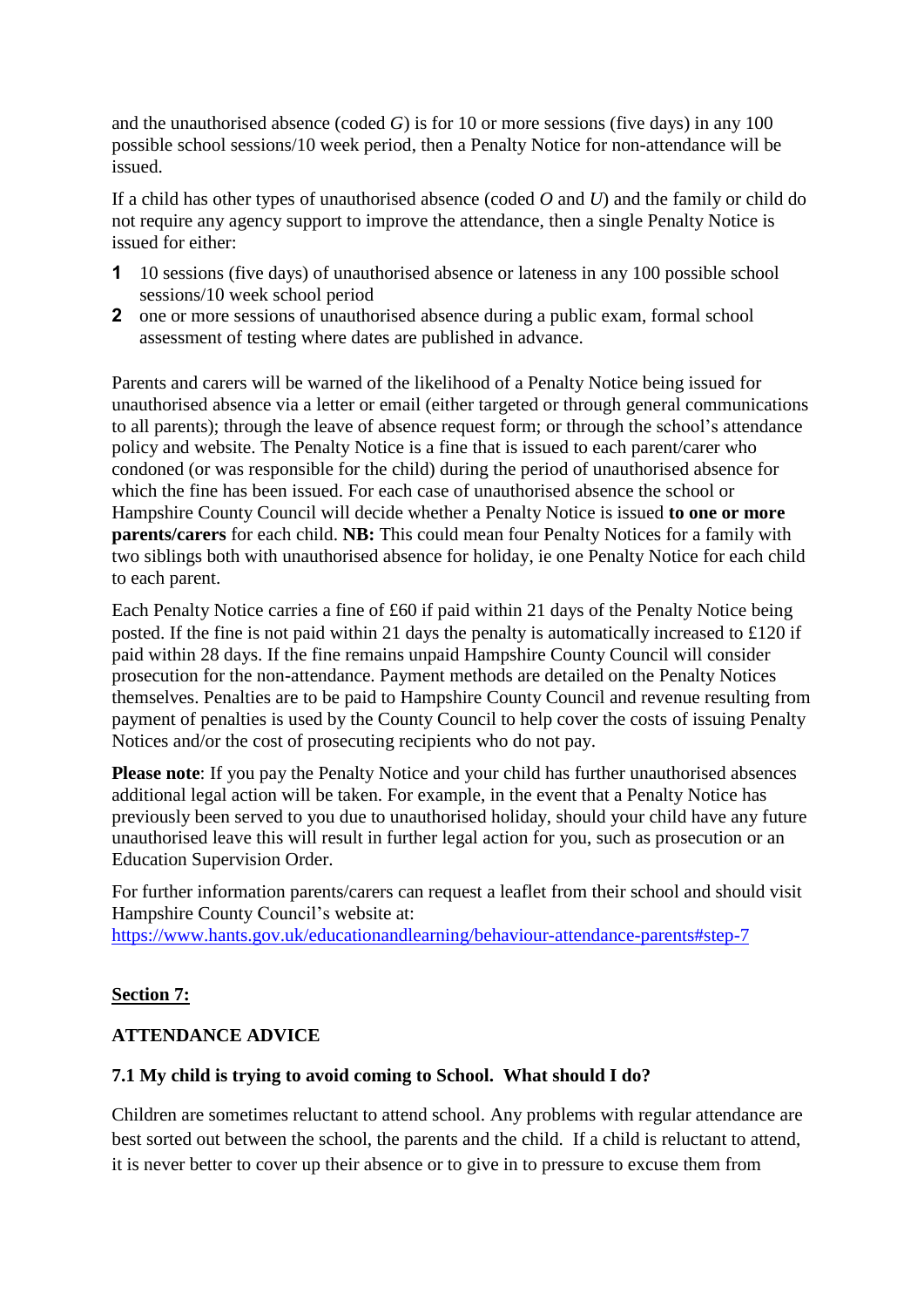attending. This gives the impression that attendance does not matter and may make things worse.

Contact your child's class teacher immediately and openly discuss your worries. Your child could be avoiding school for a number of reasons – difficulties with school work, bullying, friendship problems, family difficulties. It is important that we identify the reason for your child's reluctance to attend school and work together to tackle the problem. In some cases you may find it helpful to discuss the circumstances of your child's difficulties with another professional. At our school, you can access support from our Home-School Link Worker, Nicola Bevan [\(n.bevan@whiteley.hants.sch.uk\)](mailto:n.bevan@whiteley.hants.sch.uk).

## **What can I do to encourage my child to attend school?**

Make sure your child gets enough sleep and gets up in plenty of time each morning. Ensure that he/she leaves home in the correct clothes and properly equipped. Show your child, by your interest, that you value his / her education. Be interested in what your child is doing in school – chat to them about the things they have learnt, what friends they have made and even what they had for lunch!

For many parents, your child attending school may be your first experience of being separated from them. This can seem daunting at first for both of you but consistency and a caring supportive home and school life will make the transitions a quick and easy experience for you both.

# **7.2 Leavers**

If your child is leaving our school (other than when transferring to secondary school), parents are required to:

 Give the office staff comprehensive information about their plans including any date of a move and your new address and telephone numbers, your child's new school and the start date when known. This should be submitted to our school in writing

If pupils leave and we do not have the above information, then your child is considered to be a 'Child Missing in Education'. This requires schools and Local Authorities to then carry out investigations to try and locate your child, which includes liaising with Children's Services, the Police and other agencies. By giving us the above information, these investigations can be avoided.

# **7.3 Absence through child participation in Public Performances, including theatre, film or TV work & Modelling**.

Parents/Carers of a child performer can seek leave of absence from school for their child to take part in a performance. They must contact the Headteacher to discuss the nature and frequency of the work, whether the child has a valid performance licence and whether education will be provided by the employer during any future leave of absence. Any absence